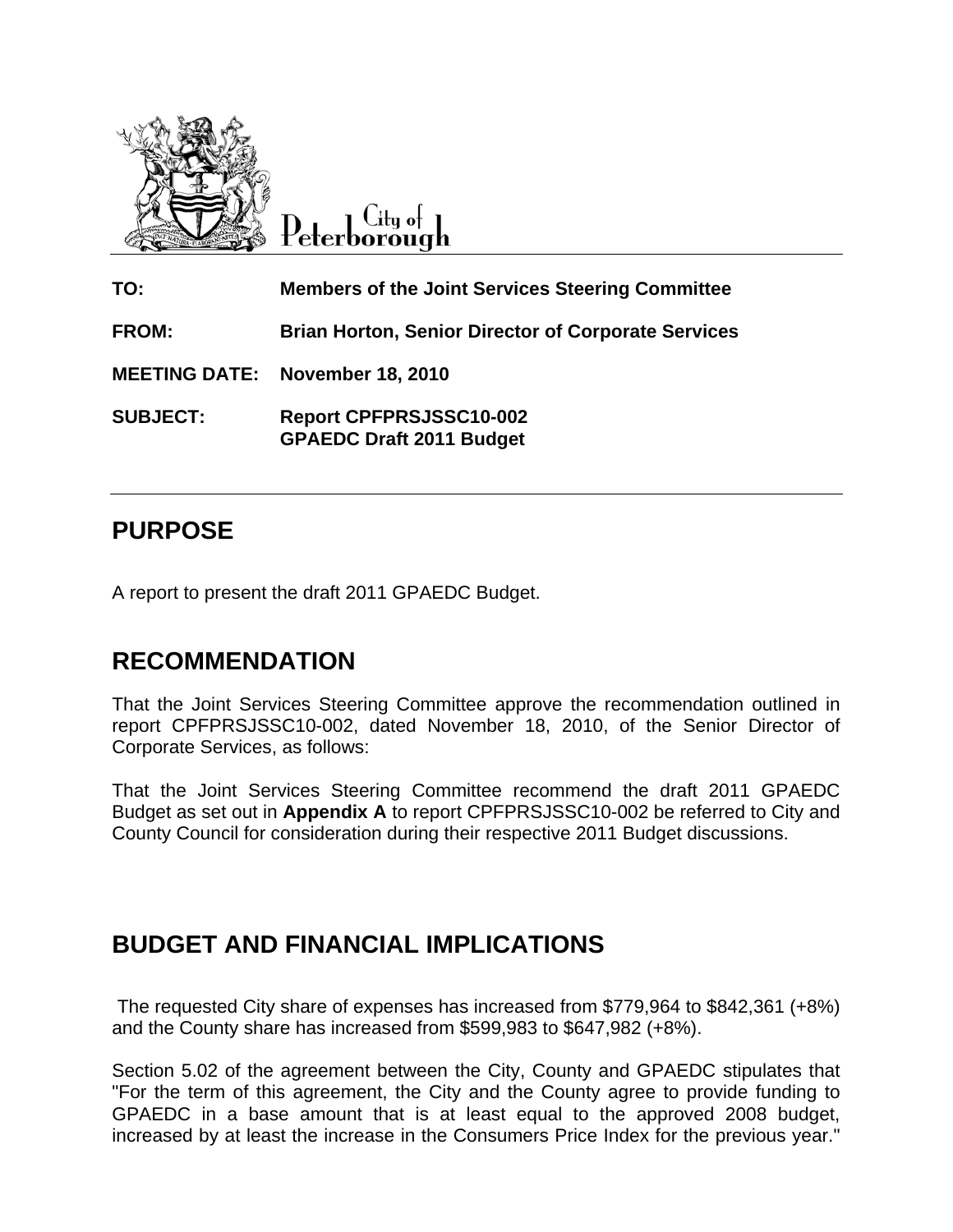The term of the agreement is January 1, 2009, to December 31, 2012, and the CPI cap is in effect for 2011.

Referring the 2011 GPAEDC draft budget to both councils for consideration during their respective 2011 Budget discussions provides some flexibility as to how the GPAEDC budget is presented to each Council.

The City's 2011 Budget Working Papers are now in the final preparation stage and include an \$800,663 contribution to the GPAEDC that is based on the City's \$779,964 contribution for 2010, plus a \$15,599 (2%) CPI adjustment plus \$5,100 representing the City's portion of a lease adjustment to take effect July 1, 2011. The \$41,698 difference between the \$842,361 requested by GPAEDC for 2011 and the \$779,964 actually included in the City's 2011 Budget Working Papers has been identified as "Supplementary Request Not Included in the Budget" that will be presented to the City's Budget Committee for discussion.

### **BACKGROUND**

GPAEDC staff will be available at the November 18, 2010 Joint Services Steering Committee to answer questions the Committee members may have

Submitted by,

Brian W. Horton Senior Director of Corporate Services

#### **Contact Person**

Brian W. Horton Senior Director of Corporate Services Phone 705-742-7777 Ext 1863 Fax 705-748-8839 E-mail address: **bhorton@peterborough.ca** 

Appendix A

Draft 2011 Budget for the GPAEDC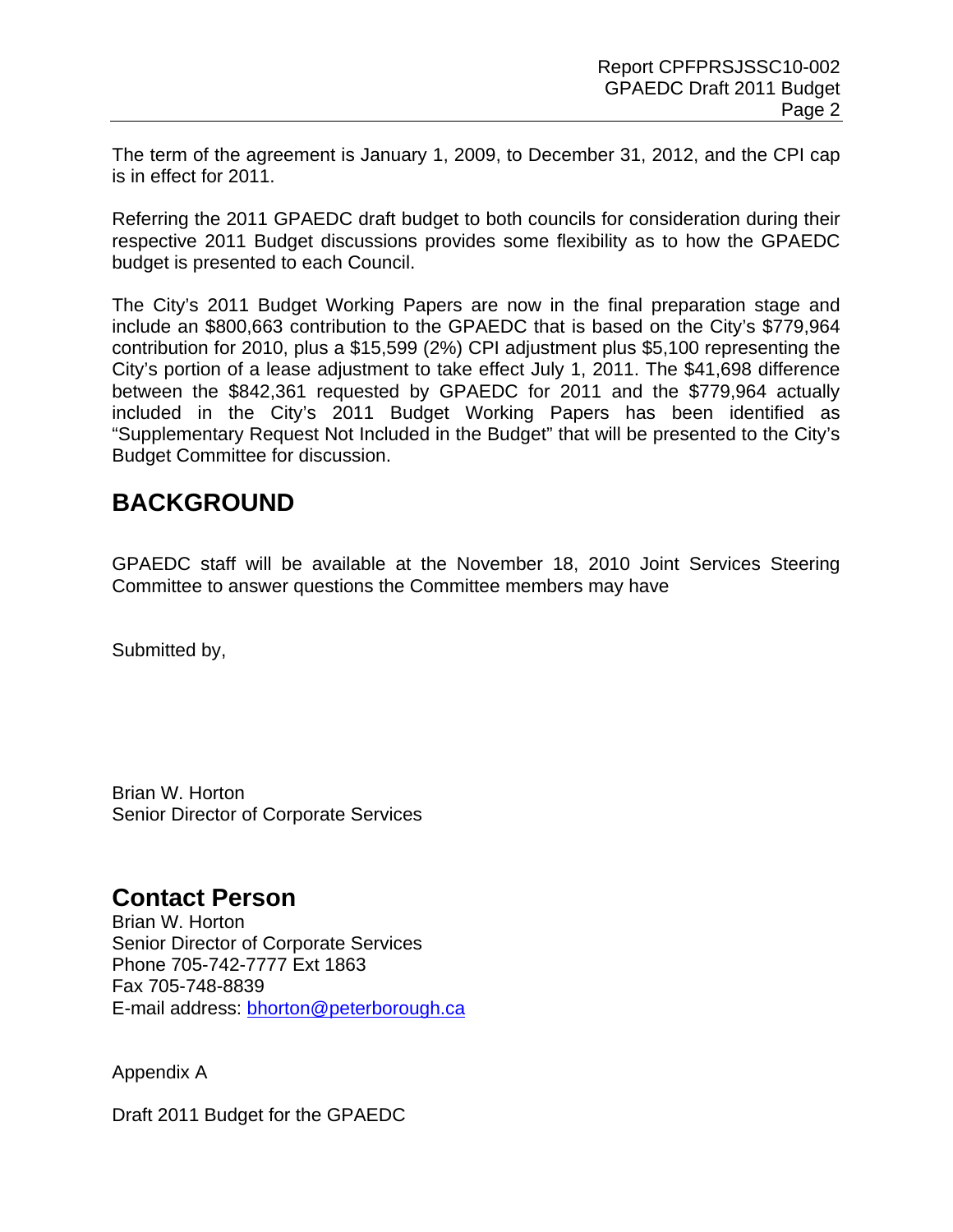# APPENDIX A

| 2011 DRAFT BUDGET                                         |                      |  |  |
|-----------------------------------------------------------|----------------------|--|--|
| <b>BUDGET SUMMARY</b>                                     |                      |  |  |
| <b>REVENUE</b>                                            | 2011 Budget          |  |  |
| <b>GPA EDC Revenue</b>                                    | 2,645,857            |  |  |
| <b>TOTAL REVENUE</b>                                      | 2,645,857            |  |  |
|                                                           |                      |  |  |
| <b>EXPENSES</b>                                           |                      |  |  |
| <b>GPA EDC Remuneration</b><br><b>GPA EDC Programming</b> | 1,305,014<br>834,753 |  |  |
| <b>GPA EDC ADMIN</b>                                      | 390,090              |  |  |
| <b>Cost of Sales</b>                                      | 116,000              |  |  |
| <b>TOTAL EXPENSE</b>                                      | 2,645,857            |  |  |
| DIFFERENCE +/-                                            | $\bf{0}$             |  |  |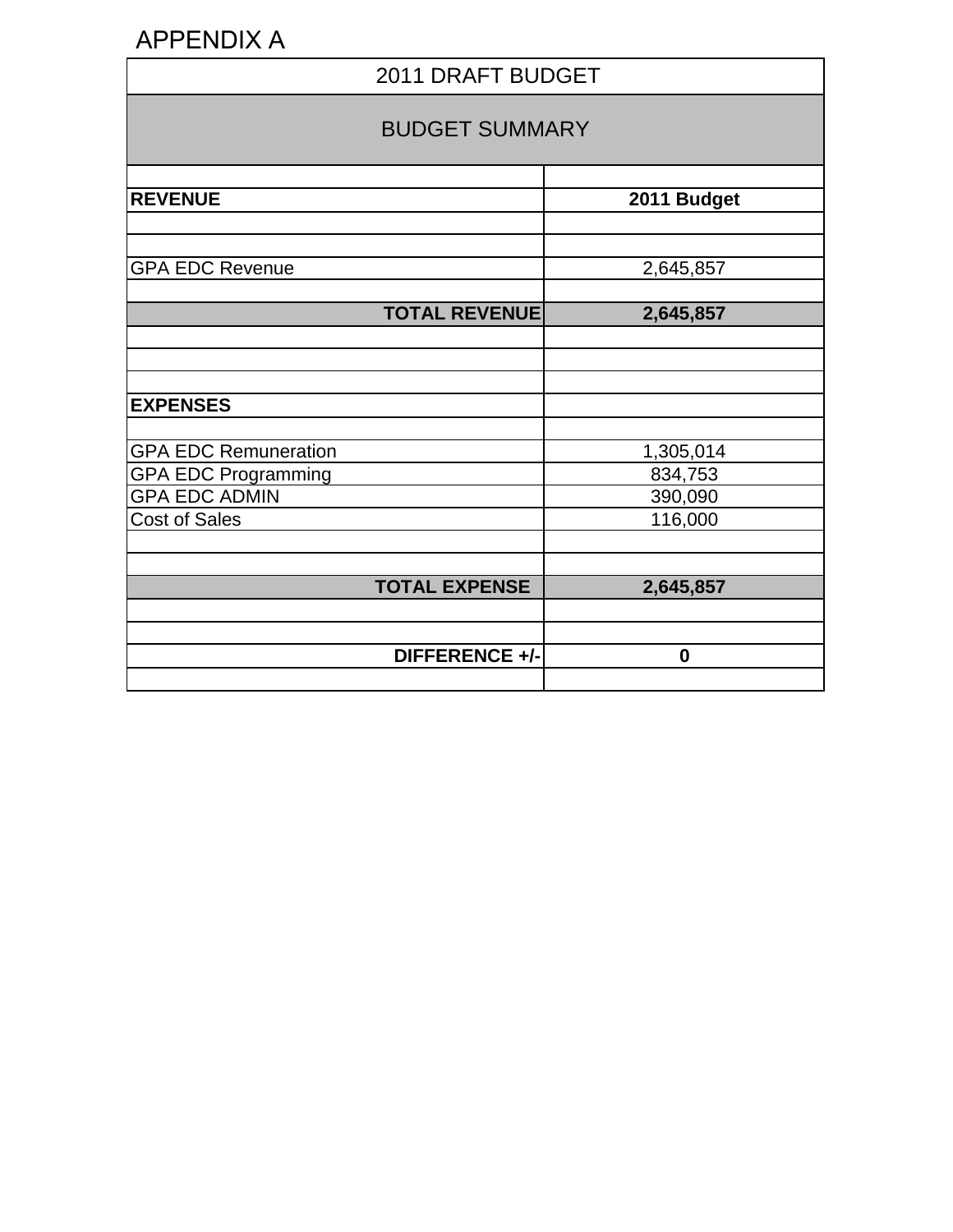| <b>2011 DRAFT BUDGET</b>                 |             |  |  |
|------------------------------------------|-------------|--|--|
| <b>GPA EDC REVENUE</b>                   |             |  |  |
|                                          |             |  |  |
| <b>MUNICIPAL</b>                         | 2011 BUDGET |  |  |
|                                          |             |  |  |
| City (2010 779,964 + 8%)                 | 842,361     |  |  |
| County (2010 599,983 + 8%)               | 647,982     |  |  |
| City (Trail Guide Contribution)          | 2,000       |  |  |
| <b>County (Trail Guide Contribution)</b> | 2,000       |  |  |
| County (Trip-Click Contribution)         | 1,250       |  |  |
| County BAC KIOSK Contribution            | 10,000      |  |  |
| <b>FEDERAL</b>                           |             |  |  |
|                                          |             |  |  |
| TRI ASSOC                                | 12,500      |  |  |
| Tourism student money                    | 15,115      |  |  |
| <b>CFDC Royal Winter Fair</b>            | 8,000       |  |  |
| <b>CFDC Tourism publication</b>          | 8,000       |  |  |
|                                          |             |  |  |
| <b>PROVINCIAL</b>                        |             |  |  |
|                                          |             |  |  |
| <b>CORE BAC Funding</b>                  | 80,000      |  |  |
| <b>Summer Company</b>                    | 16,500      |  |  |
| <b>Bridges</b>                           | 8,000       |  |  |
| EODF - Tourism                           | 168,000     |  |  |
| <b>DMF Transitional Funding</b>          | 221,750     |  |  |
|                                          |             |  |  |
| <b>ADVERTISING/PROMOTION</b>             |             |  |  |
|                                          |             |  |  |
| <b>Travel Guide</b>                      | 80,000      |  |  |
| <b>Trail Guide</b>                       | 18,000      |  |  |
| Fishing guide                            | 18,000      |  |  |
| <b>Website Sales</b>                     | 10,000      |  |  |
| <b>VIC Retail</b>                        | 19,000      |  |  |
|                                          |             |  |  |
| <b>MEMBERSHIP/DONATION</b>               |             |  |  |
|                                          |             |  |  |
| <b>BAC</b>                               | 27,500      |  |  |
| Kick it Up Program Donations             | 1,000       |  |  |
| <b>MISC/OTHER</b>                        |             |  |  |
|                                          |             |  |  |
| <b>BAC Seminars</b>                      | 3,000       |  |  |
| <b>FCM</b>                               | 132,999     |  |  |
| Trillium                                 | 61,800      |  |  |
| <b>Rural Secretariat sustain</b>         | 11,600      |  |  |
| <b>Tourism Seminars</b>                  | 4,000       |  |  |
|                                          |             |  |  |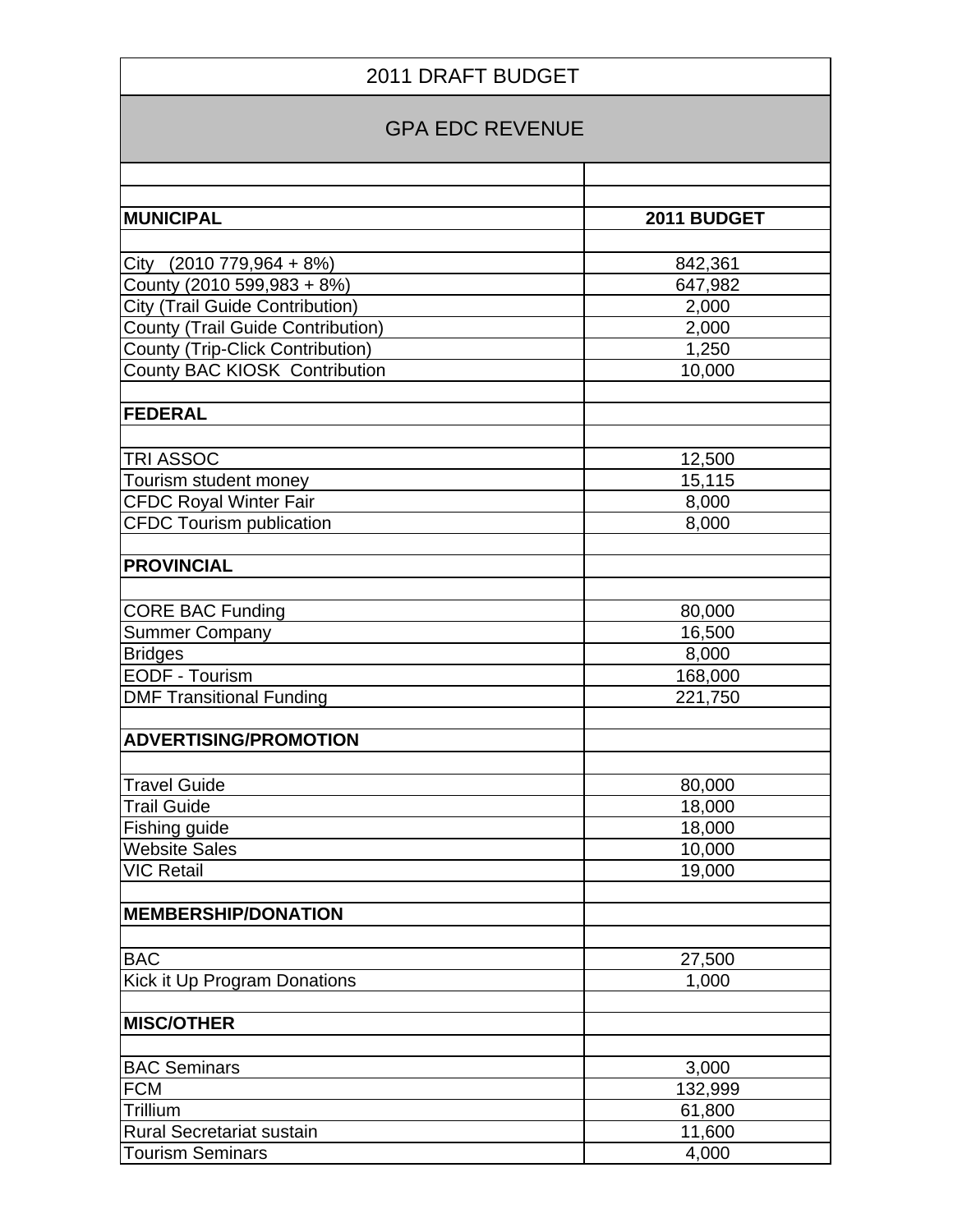| 2011 DRAFT BUDGET                                      |           |  |  |
|--------------------------------------------------------|-----------|--|--|
| <b>GPA EDC REVENUE</b>                                 |           |  |  |
|                                                        |           |  |  |
| RTO - PRE INC. transition (ONLY) for admin (Jan - Mar) | 5,000     |  |  |
| <b>RTO - POST INC. GPA EDC facilitation</b>            | 50,000    |  |  |
| <b>AIRPORT</b>                                         | 60,000    |  |  |
| Partnership Program                                    | 47,500    |  |  |
| Event registrations                                    | 15000     |  |  |
| Misc unspecified (unsourced)                           | 14,000    |  |  |
| Cluster                                                | 24,000    |  |  |
| <b>TOTAL REVENUE</b>                                   | 2,645,857 |  |  |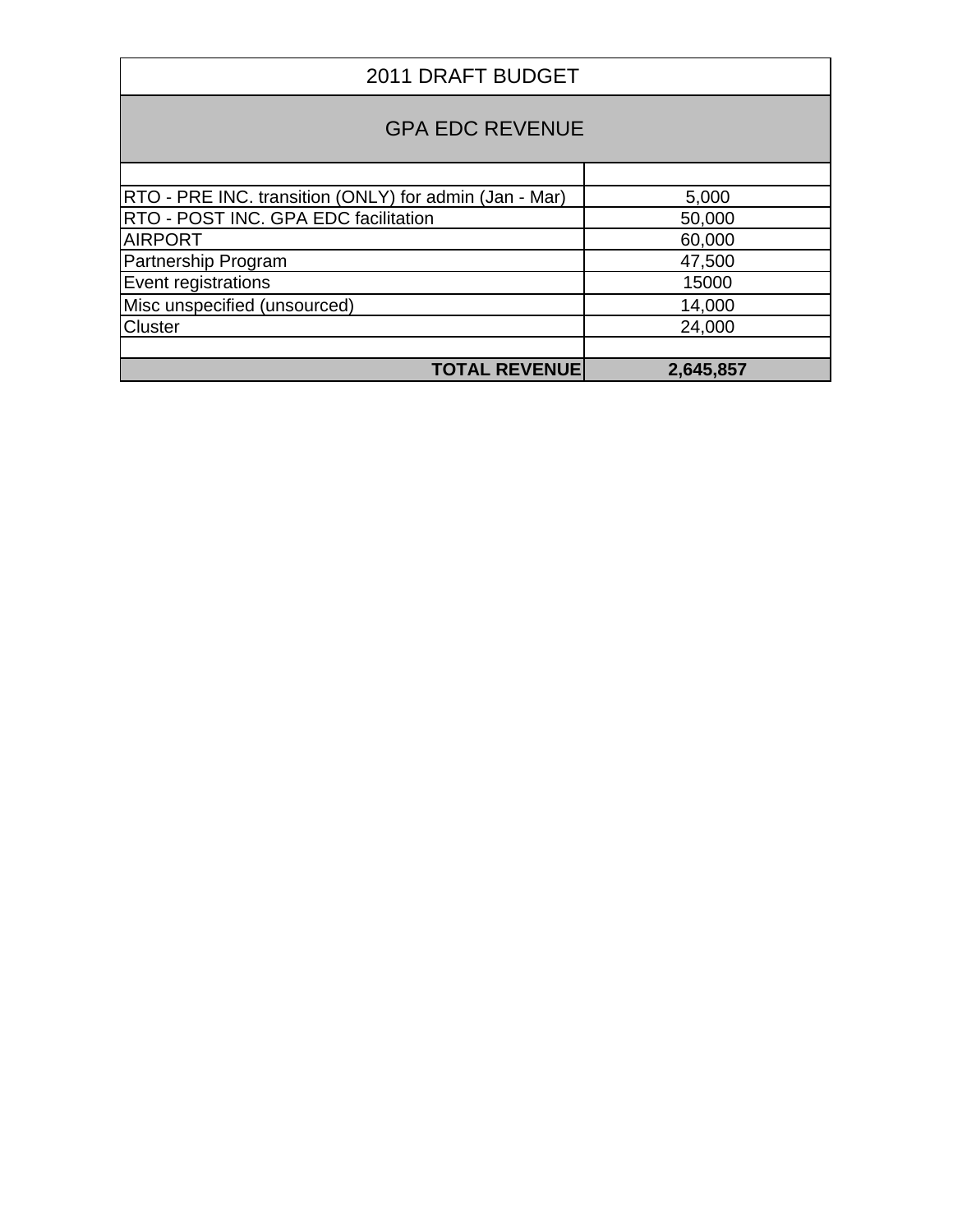| 2011 DRAFT BUDGET                       |               |  |
|-----------------------------------------|---------------|--|
| <b>GPA EDC SUMMARY</b>                  |               |  |
|                                         | <b>AMOUNT</b> |  |
| Remuneration                            | 1,305,014     |  |
|                                         |               |  |
| <b>Programming by Pillar</b>            |               |  |
| <b>Manufacturing and Small Business</b> | 108,800       |  |
| <b>Rural and Agriculture</b>            | 340,103       |  |
| <b>Tourism</b>                          | 385,850       |  |
|                                         |               |  |
| <b>TOTAL PROGRAMMING</b>                | 834,753       |  |
|                                         |               |  |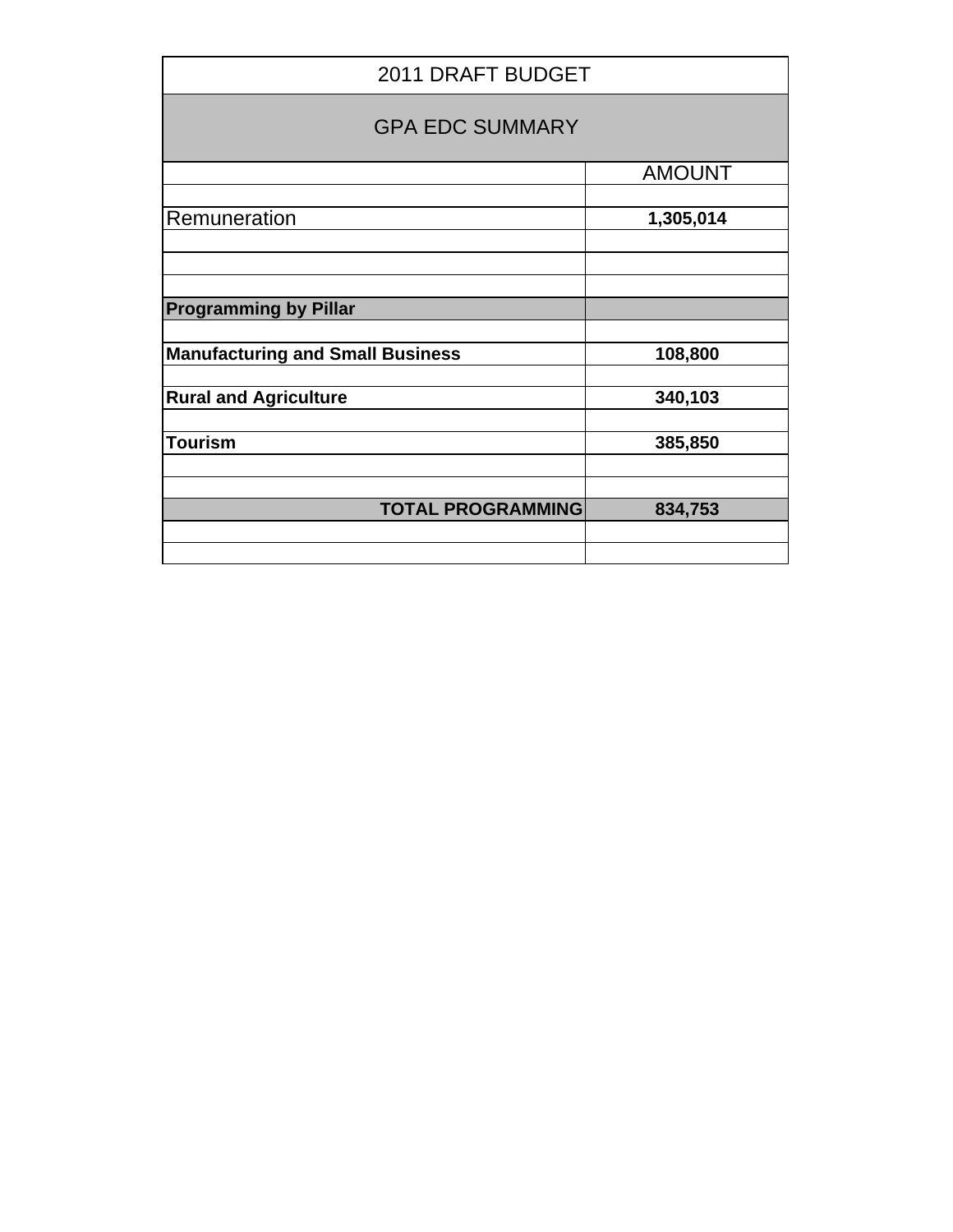| <b>2011 DRAFT BUDGET</b>                |                       |             |  |  |
|-----------------------------------------|-----------------------|-------------|--|--|
| <b>GPA EDC ADMINISTRATION EXPENSES</b>  |                       |             |  |  |
|                                         |                       |             |  |  |
| Category                                | <b>Account #</b>      | 2011 BUDGET |  |  |
|                                         |                       |             |  |  |
| <b>GPA EDC ADMIN</b>                    |                       | 313,450     |  |  |
|                                         |                       |             |  |  |
| <b>Visitor Information Centre ADMIN</b> |                       | 76,640      |  |  |
|                                         |                       |             |  |  |
|                                         |                       |             |  |  |
|                                         | <b>TOTAL EXPENSES</b> | 390,090     |  |  |
|                                         |                       |             |  |  |